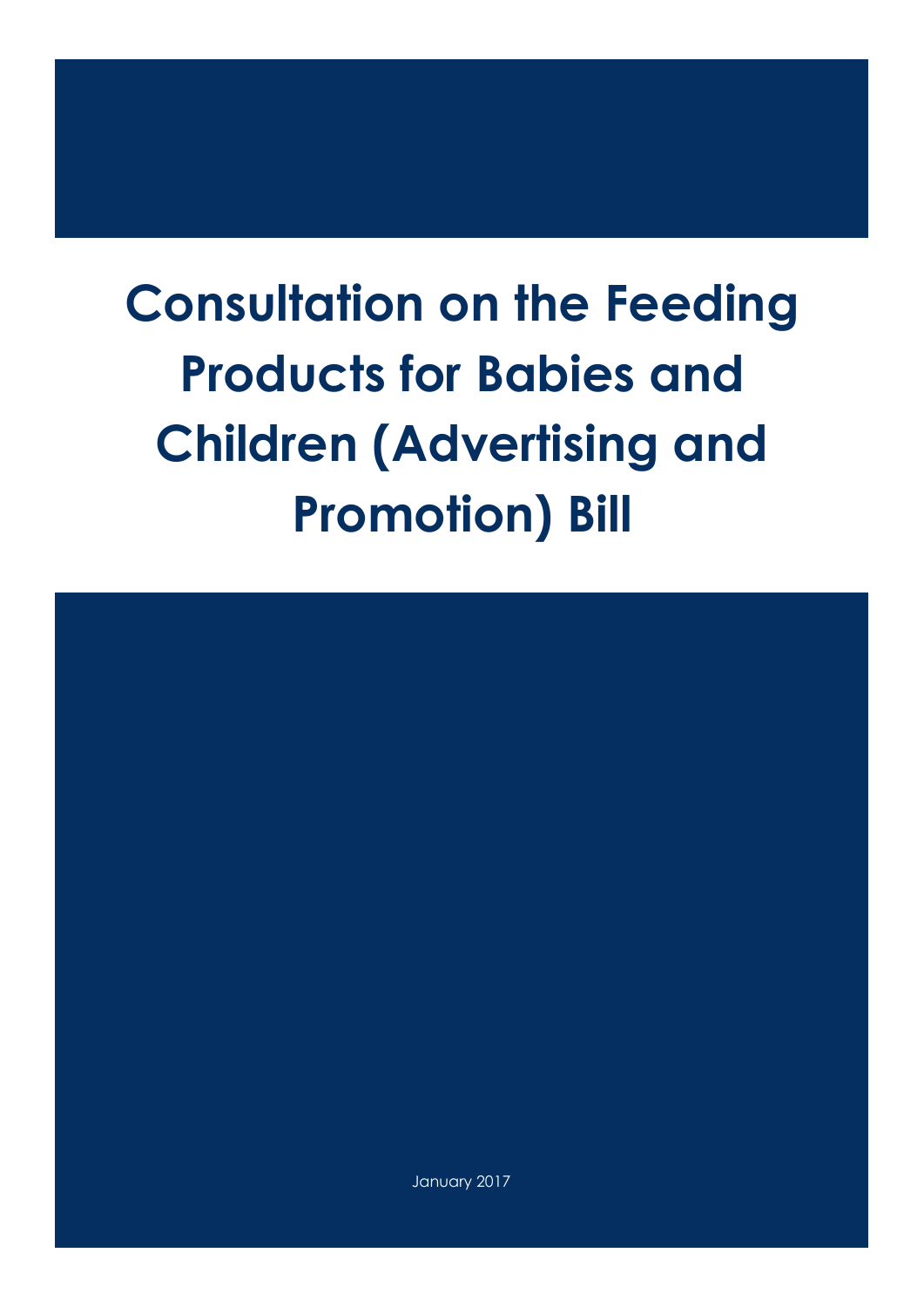# TABLE OF CONTENTS

## <span id="page-1-0"></span>BACKGROUND

On Wednesday 16th November 2016, MPs unanimously approved a ten minute rule motion in the House of Commons by Alison Thewliss MP, seeking leave to introduce a bill to control the advertising and promotion of feeding products for babies and children; to establish arrangements to set standards for the efficacy of products and to measure claims against those standards; to make provision about penalties for advertisers and promoters who do not meet the standards; and for connected purposes.

With leave having been given to introduce the bill, an online consultation was launched via [www.alisonthewliss.scot](http://www.alisonthewliss.scot/) on Monday, 5<sup>th</sup> December 2016. The consultation ran from Monday 5<sup>th</sup> December 2016 until Monday 9<sup>th</sup> January 2017.

In total, 332 written consultation submissions were received in addition to representations from a number of stakeholder groups, including Baby Milk Action, the Breastfeeding Network, Unicef Baby Friendly, First Steps Nutrition Trust, Kendal Nutricare and the British Specialist Nutrition Association.

The document summarises the responses received from the consultation, which will form the drafting of the Feeding Products for Babies and Children (Advertising and Promotion) Bill. The bill is due to have its second reading in the House of Commons on Friday 24th February 2017.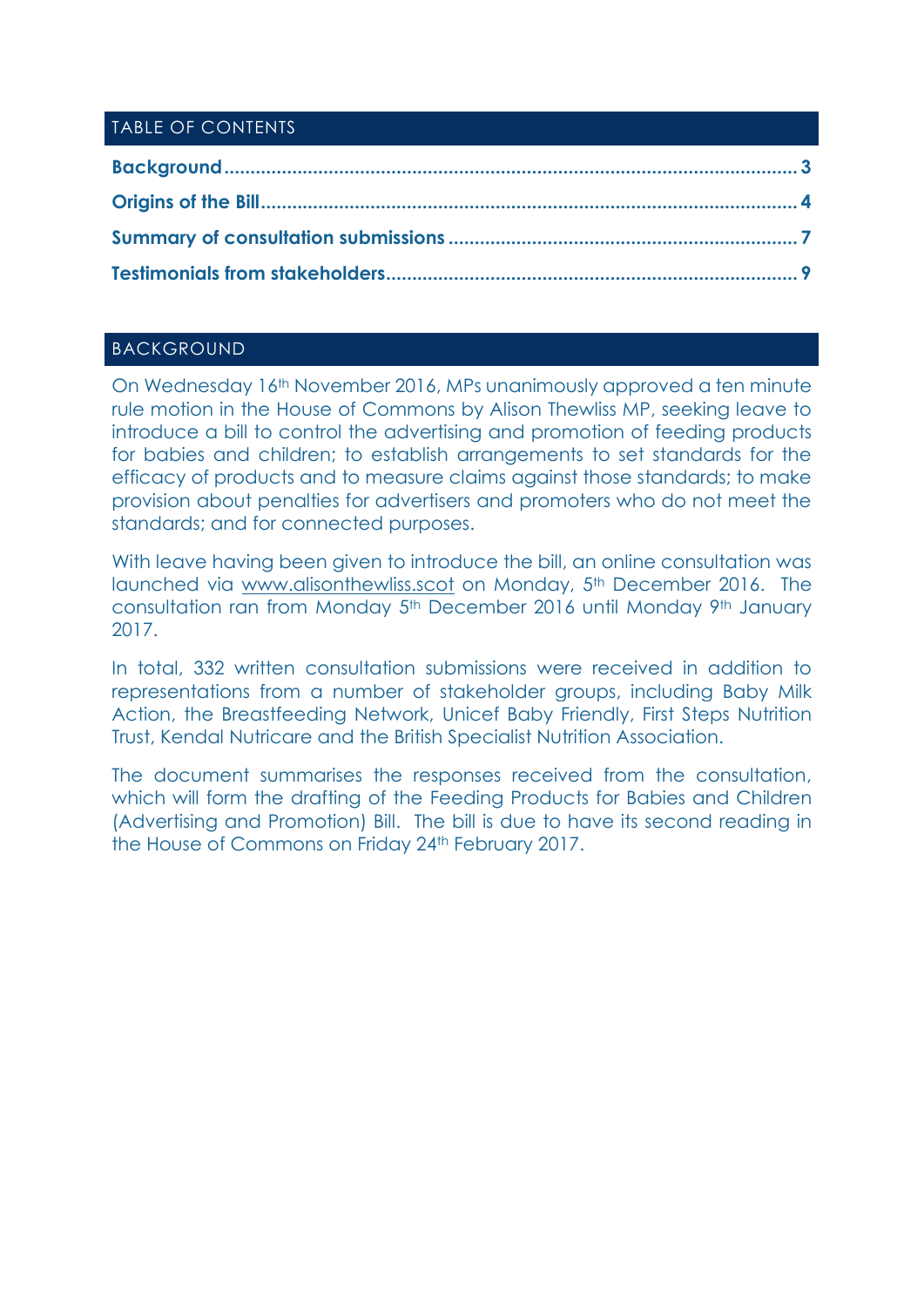#### <span id="page-2-0"></span>ORIGINS OF THE BILL

We all expect the food we consume to be safe. We would like to hope that the standard of that food is monitored and that the advertising that tries to encourage us to buy it is accurate; should that not be the case, we would hope that the companies involved would be punished for misleading us. We expect our health professionals to be knowledgeable, and we expect them to be able to give impartial advice on foods from a position of expertise. We expect parents to have access to information so that they can make informed choices about how they feed the most vulnerable and precious people in our society: babies and young children.



Unfortunately, that is not the case. The present means of regulating products intended for babies and children—the infant formula and follow-on formula regulations—has loopholes and is not enforced in any meaningful way. That is the reason why I have brought forward the proposed Feeding Products for Babies and Children (Advertising and Promotion) Bill.

My Bill would tighten controls on the advertising and promotion of infant and young child formula. Under the present regulations, the advertising of formula intended for babies under six months is not permitted, so formula manufacturers have instead focused their efforts on promoting follow-on milks. Such products are heavily promoted on TV and in the media with soft-focus visuals of babies. Looking at the products on a supermarket shelf, it is clear that they are branded in a similar way so that parents get the impression that a child will progress from one to the next. They are numbered from one through to three or four. The branding is very distinctive and attractive—golden, with shields, crowns and animals. This is a growing market, and competition is fierce.

Dr Nigel Rollins from the Department of Maternal, Newborn, Child and Adolescent Health at the World Health Organisation recently predicted that the market value of the formula industry would reach US \$70.6 billion by 2019. The majority of growth in the sector comes from follow-on and toddler milks, but the truth is that those products are not necessary. They have emerged because of the tightening of regulations around formula intended for babies aged zero to six months. They are marketed on TV, in print and online as important for child development, but many agencies globally are concerned about their high sugar content, and young children will receive all the nutrients they require from a healthy, balanced diet. As such, I am concerned that parents are not hearing that message and that there is an impact on family budgets as a result.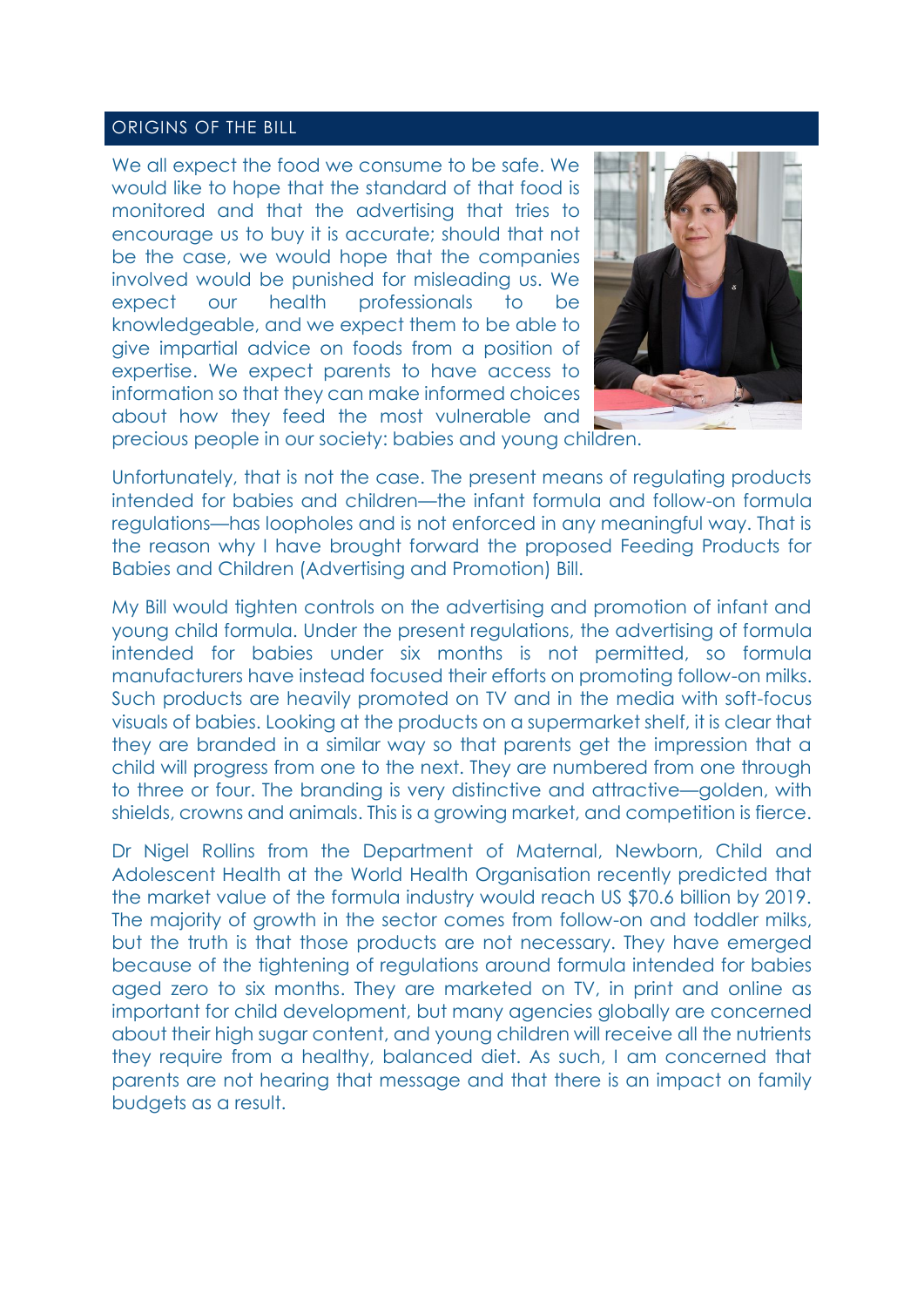Infant formula milks are not cheap. The size of the containers is getting smaller while the cost is increasing. As a rough guide, the price of a tin of infant formula can range from £8.50 to £14.

Ready-prepared milks are even more expensive, and using one of the brand leaders in the first week of life could cost a family more than £100.

Certain heavily advertised niche brands can cost nearly £23 for 900 grams of powdered formula. For a baby in the first six months of life, one of those tins of formula might last around a week.

This cost can have a significant impact on household budgets. If families do not have access to impartial information about the content and merits of infant and young child formula, they make the decision on which product to choose by the way in which formula is presented on the shelves and by the marketing produced by formula companies. They might well consider the most expensive formula to be the best. I do not believe that formula companies are providing good enough and transparent enough information to allow parents to make an informed decision. That is being left to small charities such as First Steps Nutrition Trust, which has excellent guides to infant formula on its website. We do not have any independent analysis to check whether the information provided by the companies about their products is accurate.

The Mintel baby food and drink report from April 2016 noted that one of the main factors determining parental choice of milk is "brand".

It is not well enough known that all formula milks have to be of a very similar composition to comply with the requirements set by the EU, and claims are made primarily for unnecessary ingredients. Most of the rest of the difference is simply in the label and the branding, which parents are paying for: companies spent about £23 for every baby born in the UK on marketing followon formula in 2015. Given the disproportionate prevalence of bottle feeding in less affluent areas, the poorest families in our society are losing out the most.

This is an area in which one might expect health professionals to be able to help. Unfortunately, their ability to do so is constantly undermined by formula companies and by the lack of support, funding and leadership from Government in protecting them via legislation. There is a significant loophole in the regulations, which means that all infant formulas, for use from birth, can be advertised "in a scientific publication, or…for the purposes of trade prior to the retail stage, in a publication of which the intended readership is other than the general public".

That includes adverts in professional medical and health journals that health professionals will read. Dr Helen Crawley of First Steps Nutrition Trust recently published a report entitled "Scientific and Factual? A review of breastmilk substitute advertising to health professionals", which analysed some of the claims made in advertising to healthcare professionals. Many of the headline health claims made cannot be substantiated.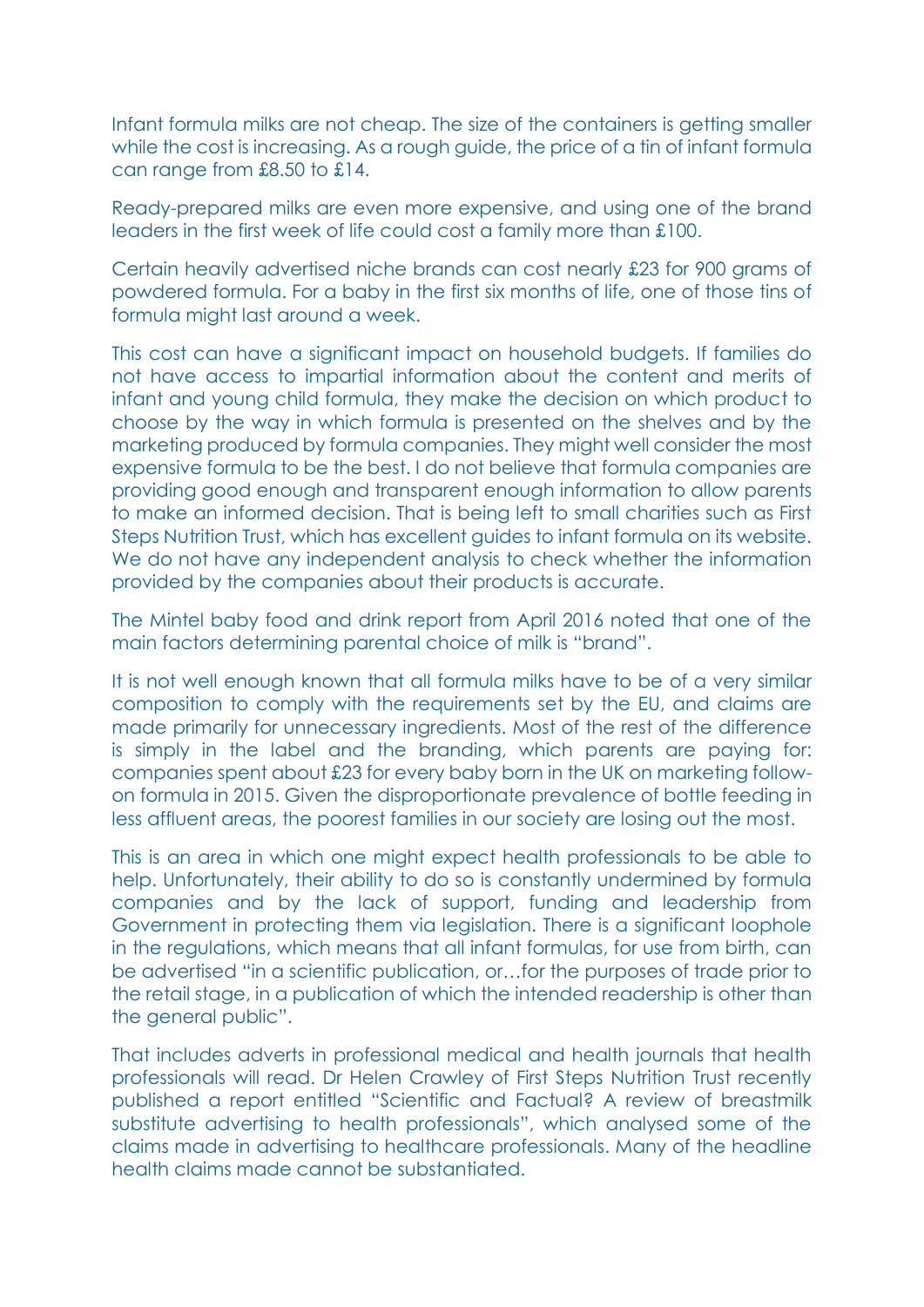The sources they cite are not in line with health policy, graphs set out to mislead and the adverts may fail to meet the Government's requirement for such claims to be supported by peer-reviewed work.

Even more frustratingly, the adverts cannot be challenged, as they could be in any other publication, by taking the matter to the Advertising Standards Authority, and that is just not fair.

The intent of these adverts is to influence health professionals, who are the first line of support to families, but families need proper, independent information. The Bill would aim to tighten up this loophole and protect the integrity of health professionals from misleading claims.

My Bill proposes arrangements for controlling claims. Claims in adverts are challenged successfully and regularly by organisations such as Baby Milk Action. At present, claims can be made by formula companies for ingredients that are not necessary. For example, there is a global trend at the moment to add probiotics to formula, and for many years companies in this country have made claims about prebiotics in formula, which scientific authorities say have no benefit. There may also be issues with the degrading of formula composition over time, but we just do not have any information about that. Formulas can sit on the shelf for years, and we do not know what the impact of that is. There is no independent verification of formula composition or of claims. Furthermore, the Government take no formal national role in testing and monitoring all infant formulas to ensure that the products are safe and meet compositional regulations. I think parents would be quite shocked to find out that this is the case. These products are chosen with care to give to our youngest citizens in this country, and I propose that the Government makes improvements in this area.

Finally, there have been no prosecutions under the current regulations since 2003, despite numerous flagrant breaches. Under the present regulations, contravention or failure to comply is an offence liable, on summary conviction, to a fine not exceeding level 5 on the standard scale, which is a fine of up to £5,000. Given the size and scale of the companies and of the industry, that level of fine barely impacts upon industry. This is in stark contrast with Romania, which has recently signalled its intent to bring in a new law banning the promotion of infant formula products for children up to the age of two. Breaching the rules will constitute a criminal offence, with fines of up to 100,000 Romanian new leu.

The WHO resolution adopted in May 2016 clarified that all infant milks marketed as a breastmilk substitute in the first three years of life should be covered by the international code of marketing of breastmilk substitutes, including follow-on formula, toddler milks and other milks. The United Kingdom has not fully adopted the code and should do so immediately.

## **Alison Thewliss MP**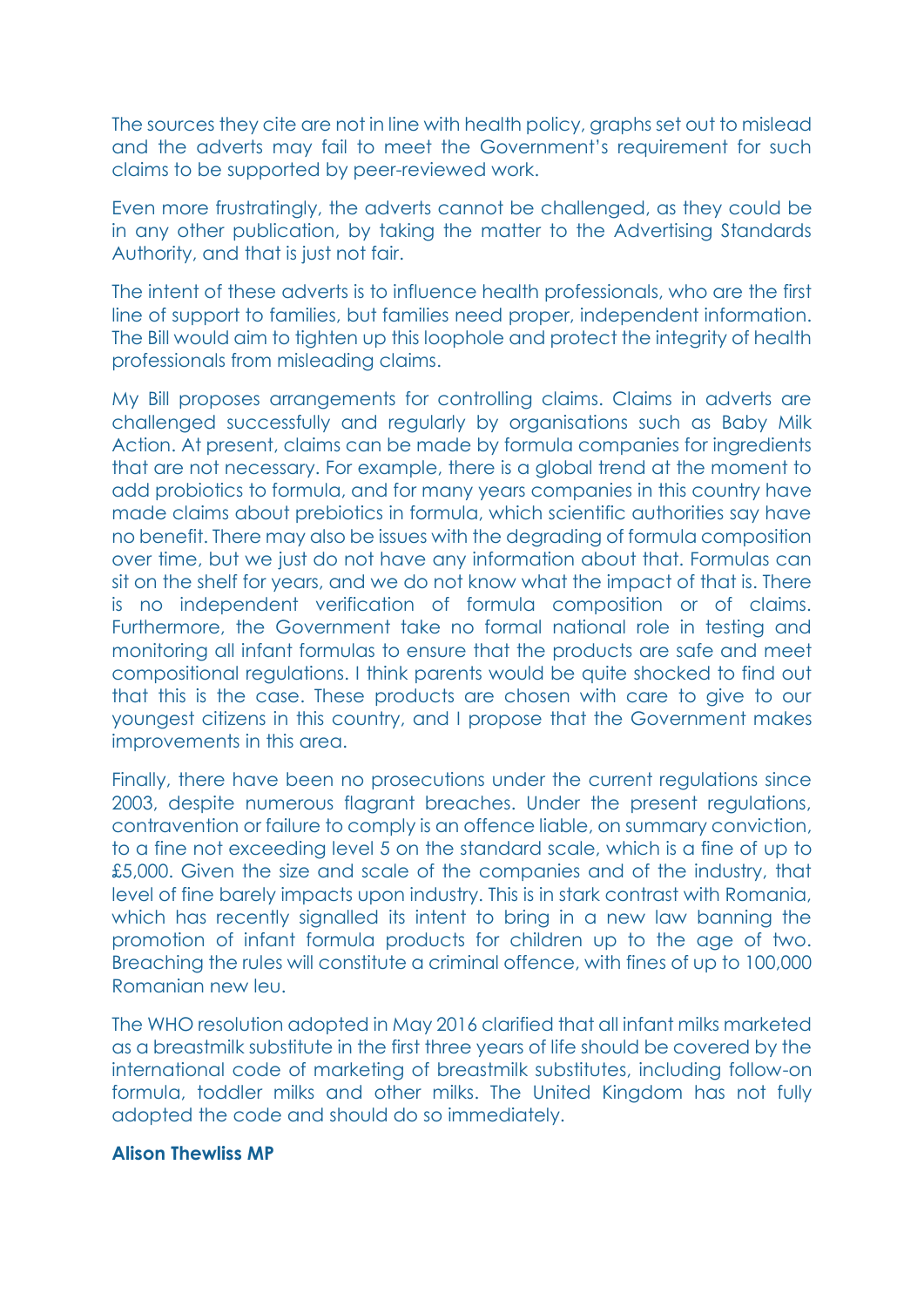## <span id="page-5-0"></span>SUMMARY OF CONSULTATION SUBMISSIONS

The vast majority of respondents indicated support for the broad aims of the Bill. The British Specialist Nutrition Association - which represents Abbott, Danone Nutrica Early Life Nutrition, Mead Johnson, NANNYcare and Nestle – is opposed to the Bill.

A number of respondents suggested the following be included within the scope of the Bill:

- Full implementation of the World Health Organisation (WHO) International Code of Marketing of Breastmilk Substitutes;
- A specific definition of a breastmilk substitute as any milk product (or milk substitute) marketed as being suitable for babies up to the age of 36 months (including all follow-on formula and growing up milks);
- $\triangleright$  A requirement that other food and drink intended for babies up to the age of 36 months meet strict national guidelines on nutrient content, quality and safety and be promoted only for babies over 6 months of age;
- $\triangleright$  A ban on health claims made on foods and drinks promoted to children under the age of 36 months;
- > The establishment of an adequately resourced Government body to test products independent of industry, to monitor and enforce of the regulations, as well as to issue penalties when companies break the law;
- A ban on companies engaging in direct or indirect promotion of any breastmilk substitute or cross-branded foods marketed for children under the age of 36 months to parents through traditional media, social media, parenting clubs, classes or through any part of the health care system;
- A requirement that any claim made about a product used in marketing on websites, to health professionals and in any other way is independently evaluated if it is not in line with currently agreed scientific opinion in the UK.
- $\triangleright$  Plain packaging for all formula milks;
- $\triangleright$  A reasonable and visible font size on all packaging;
- > The prohibition to suggest a progression of formula products, i.e. Stage 1, 2, 3, etc., and remove terms like 'follow-on', toddler/growing up milk;
- $\triangleright$  Explicit information on the packaging to indicate clearly the minimum temperature of 70oC to be used when making up powdered formula milk;
- $\triangleright$  The inclusion of a standardised nutritional information table on each packet, much like the traffic light system used on other food. This should also have a column that included the vitamin and mineral content of breast milk for comparison;
- All advertisements for follow-on formula should be withdrawn from TV and professional journals;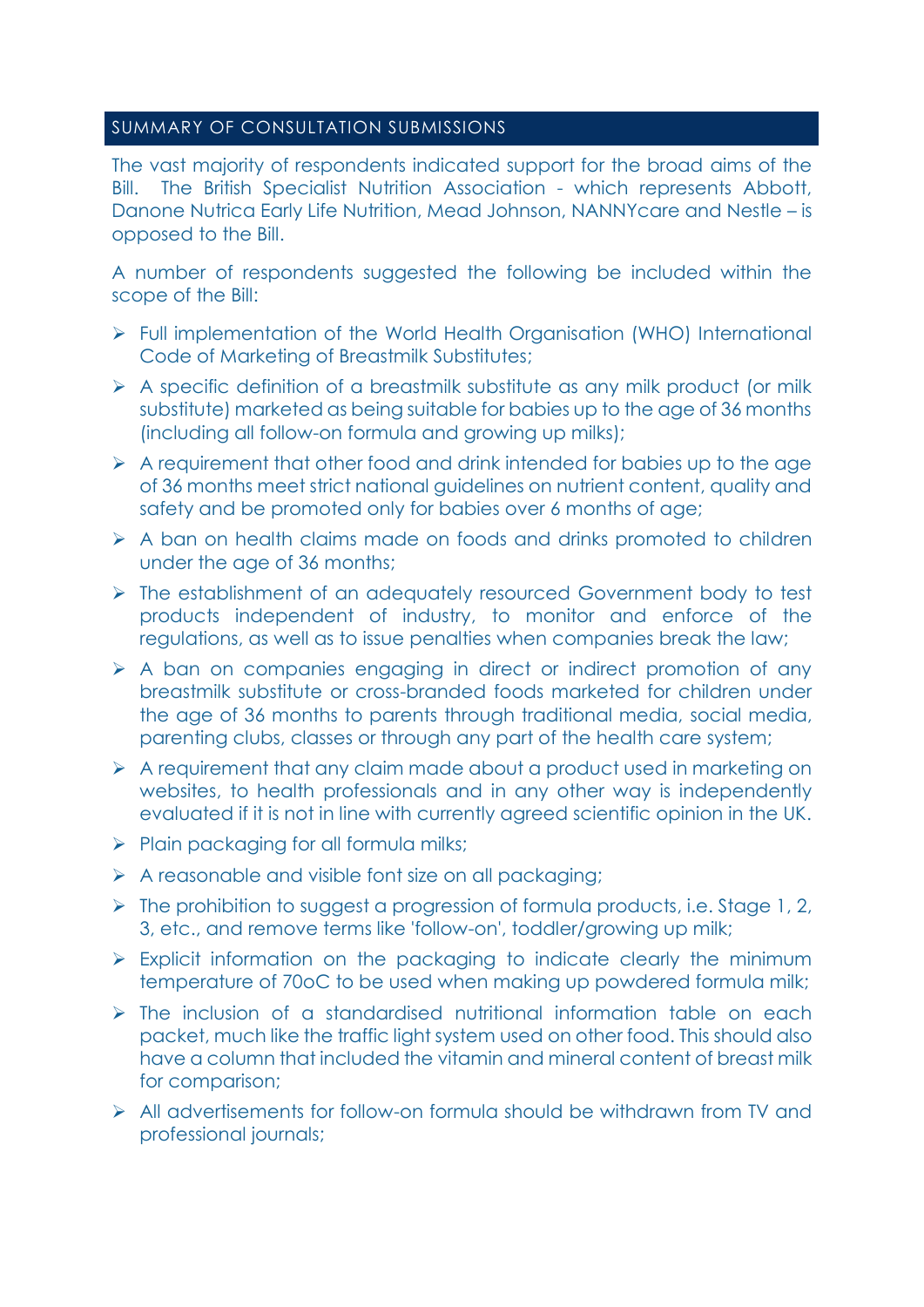- $\triangleright$  All food and drink intended for babies up to the age of 36 months should be promoted from no younger than 6 months;
- Greater financial penalties for supermarkets flaunting current guidelines with promoting and selling infant formula;
- A ban on companies engaging in direct or indirect promotion of any breastmilk substitute or cross-branded foods marketed for children under the age of 36 months to parents through traditional media, social media, parenting clubs, classes or through any part of the health care system;
- $\triangleright$  A requirement that other food and drink intended for babies up to the age of 36 months meet strict national guidelines on nutrient content, quality and safety and be promoted only for babies over 6 months of age - if permitted at all;
- $\triangleright$  A requirement that any claim made about a product used in marketing on websites, to health professionals and in any other way is independently evaluated if it is not in line with currently agreed scientific opinion in the UK;
- $\triangleright$  Prohibition of adverts for all follow on formula milks.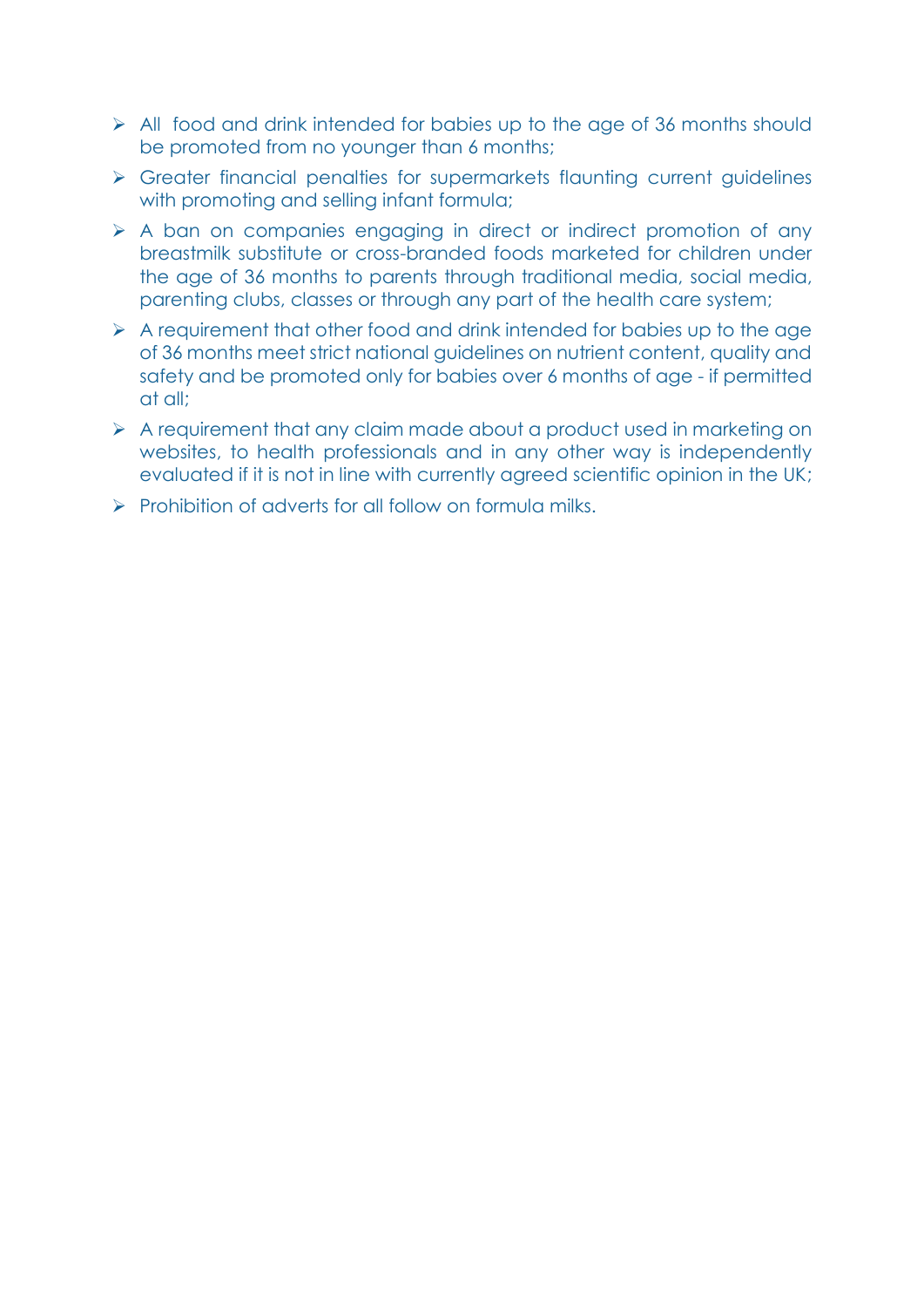## <span id="page-7-0"></span>TESTIMONIALS FROM STAKEHOLDERS

*"I feel particularly strongly that formula milk should not be allowed to be advertised to health professionals. It turns them into sales reps for a product with adverse health outcomes for the short and long term health of the mothers and babies they serve. It is a massive conflict of interest. The NHS is struggling under the weight of the consequences of having been complicit in quietly promoting artificial feeding as though it was almost the equivalent of the biological norm, in maternity hospitals since 1945. This has to stop. A ban on advertising would send a clear message to the nation, just as it did on smoking.* 

*The guidance includes extending the ban on advertising and promotion to health professionals and to all formulas from 6-36 months. I would welcome this aspect particularly. Follow-on formula is currently advertised to beguile parents that they can give this to toddlers instead of proper, nourishing food.* 

*Follow-on milk is high in sugars, cumulative plasticiser contaminants and aluminium from the tins and processing (that the babies will have been*  exposed to almost since birth) and supplants the cheaper, healthier, wider *diet that we as a responsible government should be promoting instead."*

Submission from a Health Professional

*"I totally agree with the points raised as part of the bill and believe that*  **banning unnecessary follow on formula advertisement would further** *contribute to the enhancement of health and wellbeing of mothers and infants. As an associate professor in Nutrition with more than 20 years experience in the field of Nutrition and a father of a toddler, I have*  experienced the impact of the powerful advertisement in the field, and the *way that this dominant media presence undermines the decision of the families and health care professionals. I think the bill is of significant value and impact considering that with current advertising pressure, the provision of the consumption of the follow on formula has become a 'norm', not only adversely affecting the budget of the families, and adding unnecessary sugar to newly shaping taste and diet of the infant, but also further affecting the process of weaning or supplementary food consumption."*

- Submission from a General Practitioner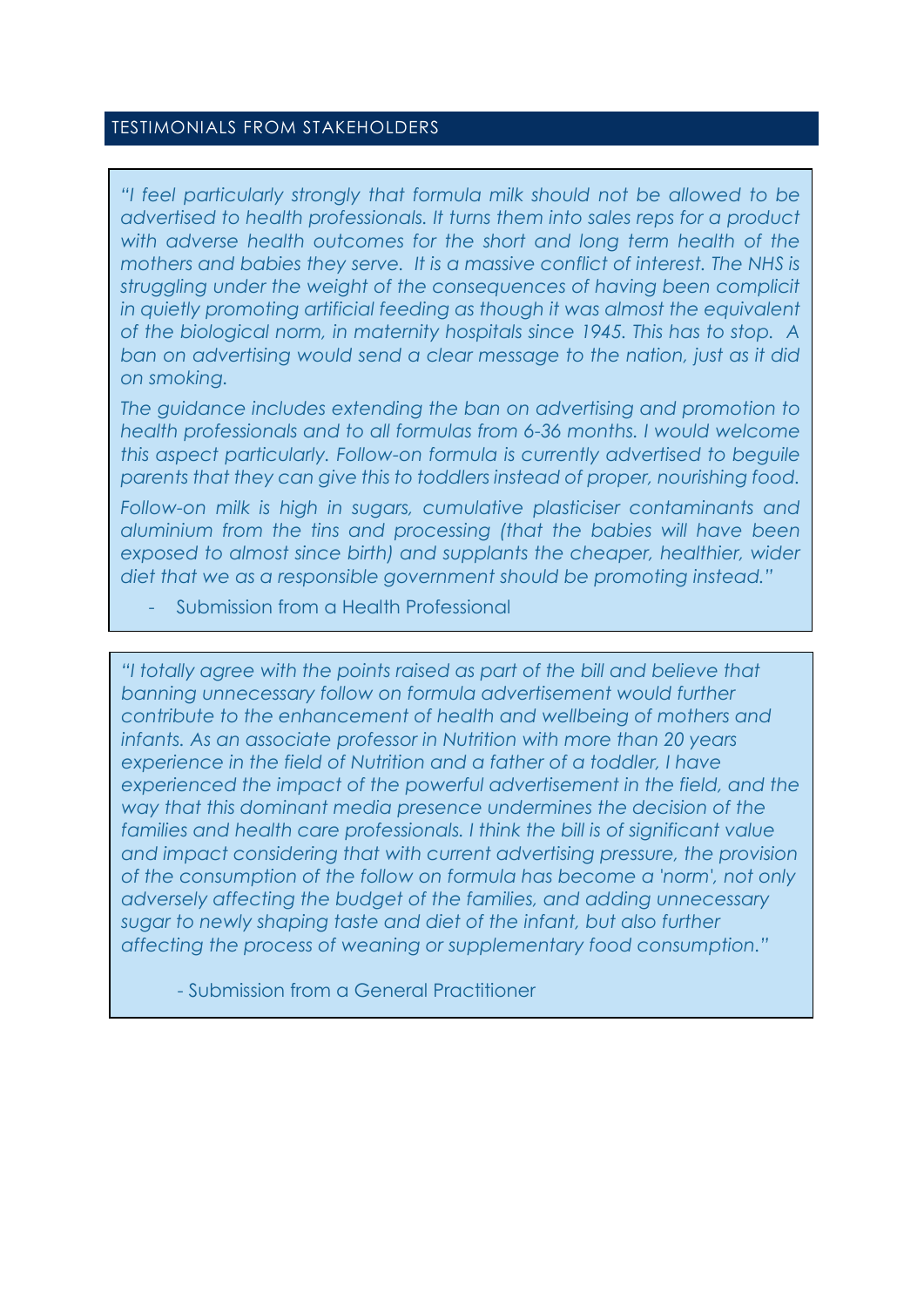*"NCT believes that mothers using formula milk (exclusively or in combination with breastfeeding) should have support to do so safely, and access to*  factual, helpful information that is free from commercial influence. The *current information context does not sufficiently protect parents or health professionals from inaccurate claims; leading to parents buying specialised products they do not need, that have no proven effectiveness or that are unreasonably expensive. NCT supports the introduction of new legislation to improve the quality of information available to parents and to health professionals about feeding products for babies.* 

In order to achieve this the Bill should be consistent with strengthening *current legislation to comply with the International Code of Marketing of Breastmilk Substitutes (the Code) and with subsequent World Health Assembly resolutions relating to the Code. This includes:* 

*• Adopting a definition of a 'breastmilk substitute' as any milk product (or milk substitute) marketed as being suitable for babies up to the age of 36 months (including all follow-on formula and growing up milks);*

*• Requiring that breastmilk substitutes and other food and drink intended for babies up to the age of 36 months meet national guidelines on nutrient content, quality and safety and be promoted only for babies over 6 months of age;*

*• Requiring transparency from companies about the composition of their products, how they test these for safety and nutritional content and open presentation of annual results on product testing;*

*• Preventing companies from engaging in direct or indirect promotion of breastmilk substitutes or cross-branded foods marketed through traditional media, social media, parenting clubs, classes or through any part of the health care system to parents for children under the age of 36 months;* 

*• Requiring independent verification of new claims included in marketing relating to breastmilk substitutes where these claims are not in line with currently agreed scientific opinion in the UK;*

*• Establishing an adequately resourced national system for monitoring and enforcing regulations; including penalties when companies break the law."*

- Submission from National Childbirth Trust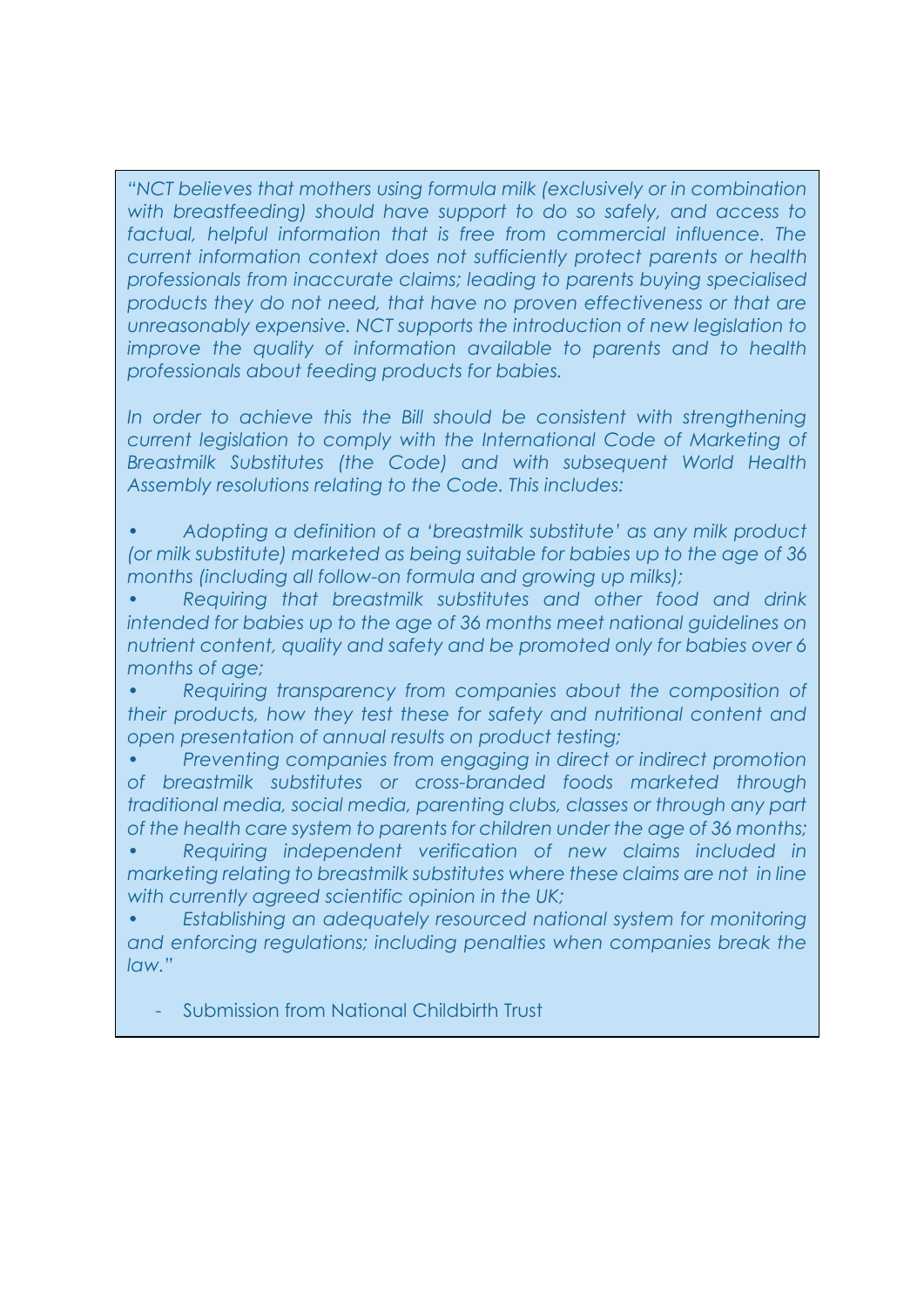*"I am always concerned at the tenacity of milk marketing companies to work around the law. As a health professional working as a Health visitor I am exposed to advertising through professional journals. This will often quote research of dubious origin and funding to back up pseudo-scientific*  research on breast feeding and formula milk. I am fortunate to work in the *East End of London, Tower Hamlets where we have had strict policies in regard to resisting the influence of drug and formula companies on selling their advertising through the NHS staff. Within the UK not all Trusts are as effective against this wave of commercial interest."*

Submission from a Health Professional

*"I was sent a targeted email when my son was 16 weeks through babycenter.co.uk from SMA talking about protein in breast milk (but also had SMA branding all over it and information about their products)."*

Submission from a Parent

*"As a neonatal nurse I am so pleased to see this important issue being raised in parliament. Currently parents and health professionals are sold formula*  with false claims about the benefits of ingredients some of which cannot even be absorbed by a babies gut. I am tired of reading journals full of *advertising for artificial milks and attending study days where products are pushed at us by profit hungry companies. Necrotising Enterocolitis kills preterm babies in the UK every year, and breastmilk is a huge protective factor in infants avoiding the disease. I would like to see all formulas independently regulated, advertising to health professionals banned, and advertising of follow on milks banned. I would also like to see breastmilk advertised."*

Submission from a Staff Nurse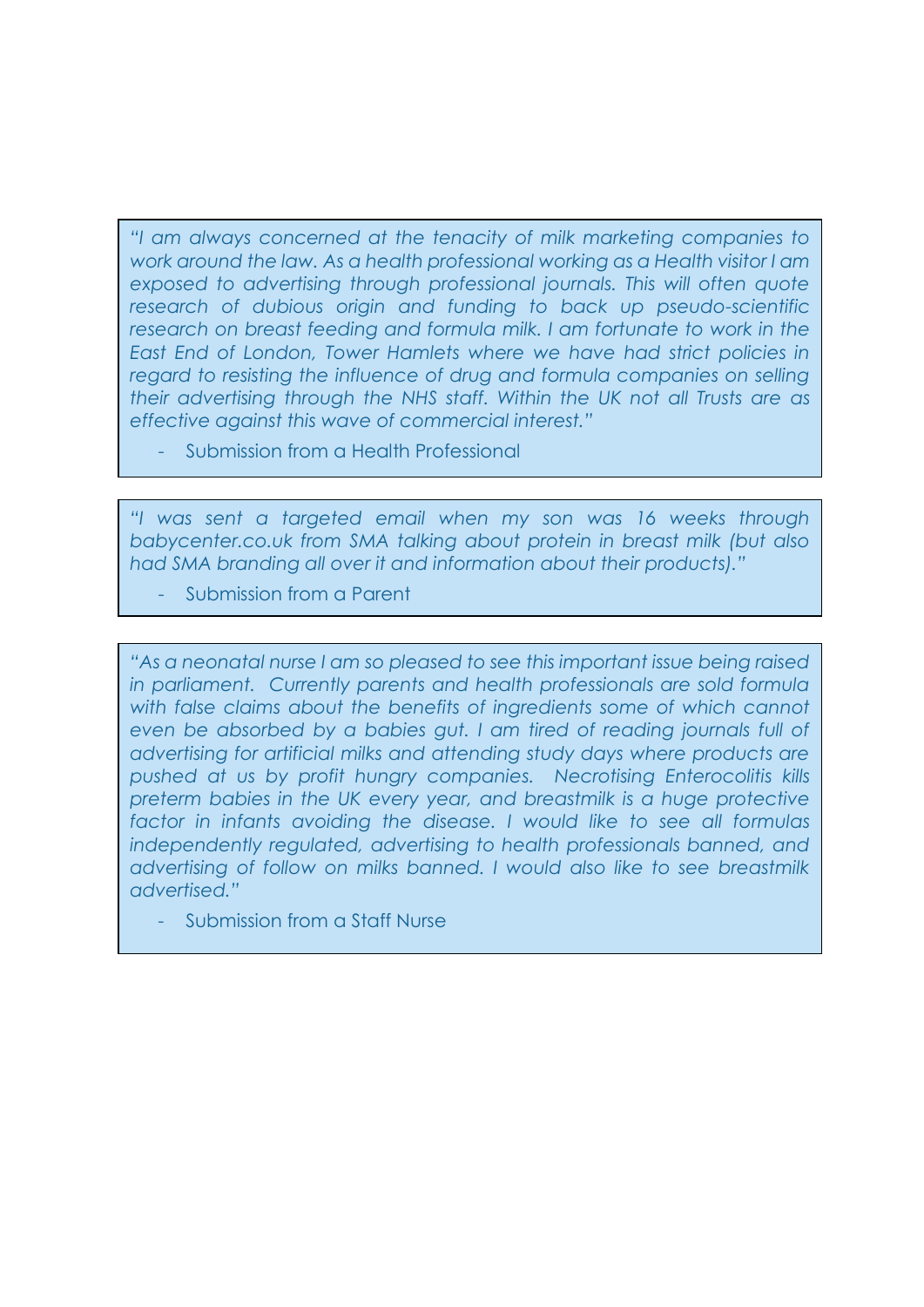*"Formula milk is amongst the most strictly regulated of all foodstuffs (Regulation EU No 2016/127; EU Directive 2006/141/EC). The EU also strictly*  regulates levels of pesticides, contaminants and micro-organisms, along *with packaging.* 

*It is erroneous to suggest that formula milk is unsafe. It is a requirement of all manufacturers to ensure that their food products are safe in accordance*  with General Food Law and standard in many respect are even tighter for *infant formulas. All ingredients used in infant formula must be proven safe, and undergo rigorous clinical testing.* 

*The legislation also governs the marketing and sales aspect of infant formula, and represents the principles and aims of the WHO Code; this is also strictly enforced.* 

*All product claims used in labelling and advertising must be approved by the European Food Safety Authority, and enforcement is carried out by Trading Standards. Regulations prohibit the advertising to the public of infant formula for babies 0 to 6 months of age."*

Submission from the British Specialist Nutrition Association

*"I have mixed fed my son (now 5 months) almost from the start, having found myself just not making enough milk for him.*

*I really don't like the way companies like Aptamil make it sound like they*  will improve the child's intelligence or strength by saying they will have a *brighter future (not sure of the exact wording). Another brand highlights the fact it contains iron "for brain development" - as if their brain won't develop without it!*

*I have no problem with however people feed their babies as we all have to do our best, but some of the advertising claims are annoying. I was also interested that advertising accounts for so much of the end price. £10 a tub makes it an expensive necessity."*

- Submission from a Parent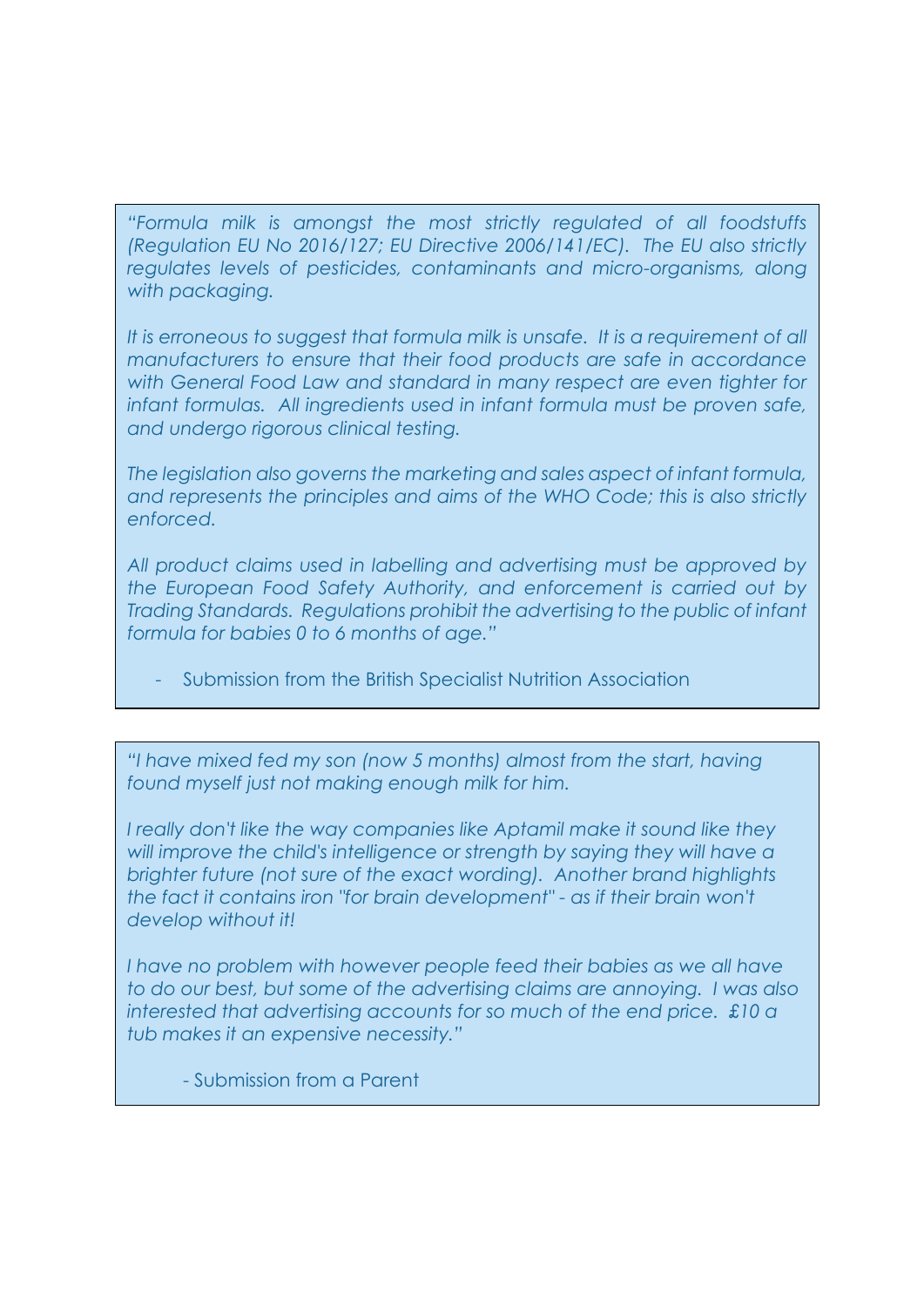*"The Bill should reflect the International Code of Marketing of Breastmilk Substitutes (the Code) and subsequent World Health Assembly resolutions relating to the Code. In particular the Bill should set out to strengthen the UK's current legislation. This could include:*

*• A definition of a breastmilk substitute as any milk product (or milk substitute) marketed as being suitable for babies up to the age of 36 months (including all follow-on formula and growing up milks).* 

*• A requirement that other food and drink intended for babies up to the age of 36 months meet strict national guidelines on nutrient content, quality and safety and be promoted only for babies over 6 months of age.*

*• A ban on health claims made on foods and drinks promoted to children under the age of 36 months.*

*• The establishment of an adequately resourced national system for monitoring and enforcement of the regulations including penalties when companies break the law.*

*• A ban on companies engaging in direct or indirect promotion of any breastmilk substitute or cross-branded foods marketed for children under the age of 36 months to parents through traditional media, social media, parenting clubs, classes or through any part of the health care system.* 

*• A requirement for transparency from companies about the composition of their products, how they test these for safety and nutritional content and open presentation of annual results on product testing.*

*• A requirement that any claim made about a product used in marketing on websites, to health professionals and in any other way is*  independently evaluated if it is not in line with currently agreed scientific *opinion in the UK".*

Submission from Unicef Baby Friendly